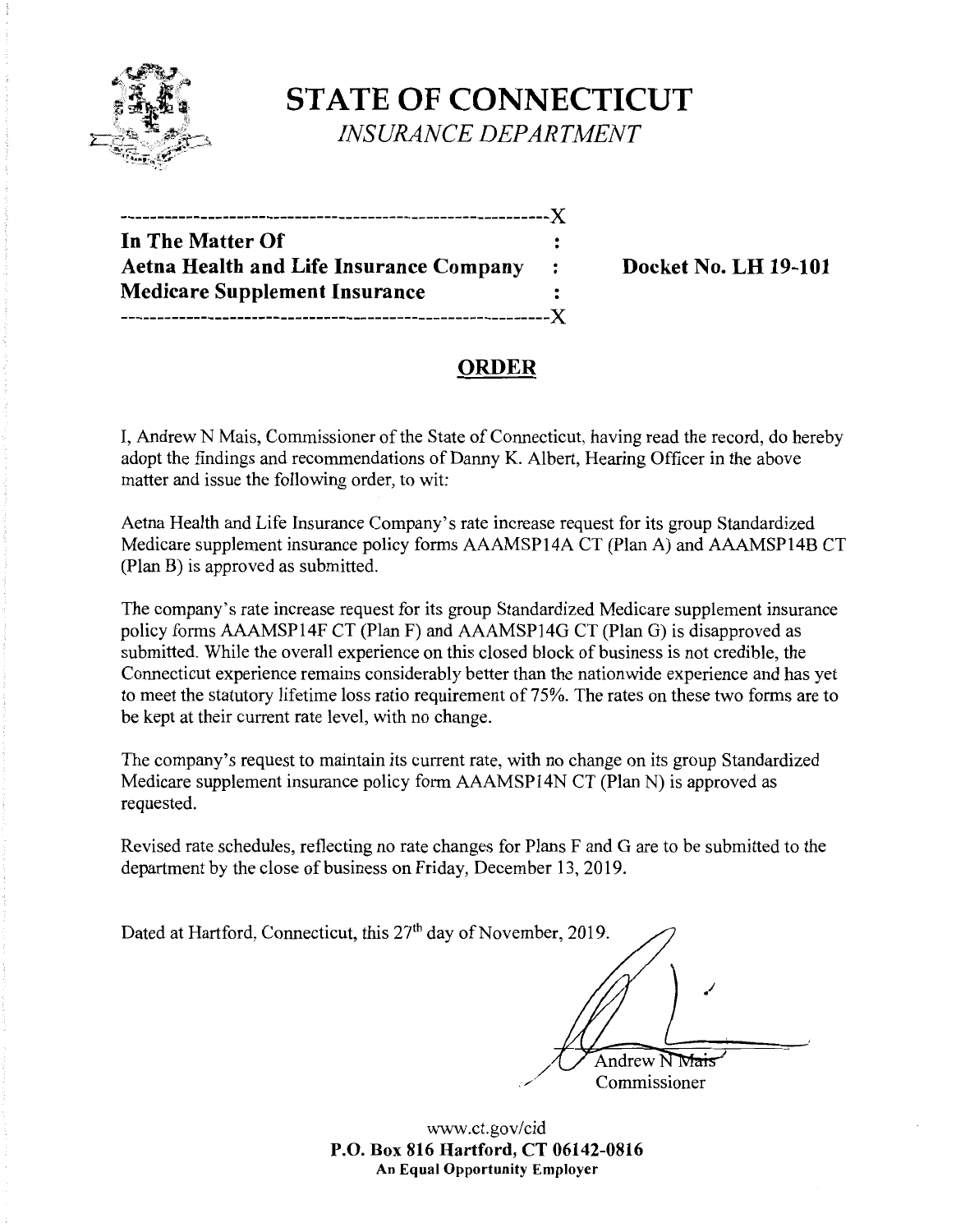

# **STATE OF CONNECTICUT** *INSURANCE DEPARTMENT*

| In The Matter Of                        |           |
|-----------------------------------------|-----------|
| Aetna Health and Life Insurance Company | $\cdot$ : |
| <b>Medicare Supplement Insurance</b>    |           |
| ---------------------------------X      |           |

**Docket No. LH 19-101** 

### **PROPOSED FINAL DECISION**

#### I. **INTRODUCTION**

The Insurance Commissioner of the State of Connecticut is empowered to review rates charged for individual and group Medicare supplement policies sold to any resident of this State who is eligible for Medicare. The source for this regulatory authority is contained in Chapter 700c and Section 38a-495a of the Connecticut General Statutes.

After due notice, a hearing was held at the Insurance Department in Hartford, CT on Thursday, November 14, 2019, to consider whether or not the rate increase requested by Aetna Health and Life Insurance Company on its Medicare supplement insurance business should be approved.

No members from the general public attended the hearing.

No company representatives from Aetna Health and Life Insurance Company attended the hearing.

The hearing was conducted in accordance with the requirements of Section 38a-474, Connecticut General Statutes, the Uniform Administrative Procedures Act, Chapter 54 of Section 38a-8-l et seq. of the Regulations of Connecticut State Agencies.

A Medicare supplement policy is a private health insurance policy sold on an individual or group basis, which provides benefits that are additional to the benefits provided by Medicare. For many years Medicare supplement policies have been highly regulated under both state and federal law to protect the interests of persons eligible for Medicare who depend on these policies to provide additional coverage for the costs of health care.

Effective December 1, 2005, Connecticut amended its program of standardized Medicare supplement policies in accordance with Section 38a-496a of the Connecticut General Statutes, and Sections 38a-495al through 38a-495a-21 of the Regulations of Connecticut Agencies. This program, which conforms to federal requirements, provides a "core" package of benefits known as Plan A. Insurers may also offer any one or more of eleven other plans (Plans B through N).

Effective January 1, 2006, in accordance with Section 38a-495c of the Connecticut General Statutes (as amended by Public Act 05-20) premiums for all Medicare supplement policies in the state must use community rating. Rates for Plans A through N must be computed without regard to age, gender, previous claims history or the medical condition of any person covered by a Medicare supplement policy or certificate.

> www.ct.gov/cid **P.O. Box 816 Hartford, CT 06142-0816 An Equal Opportunity Employer**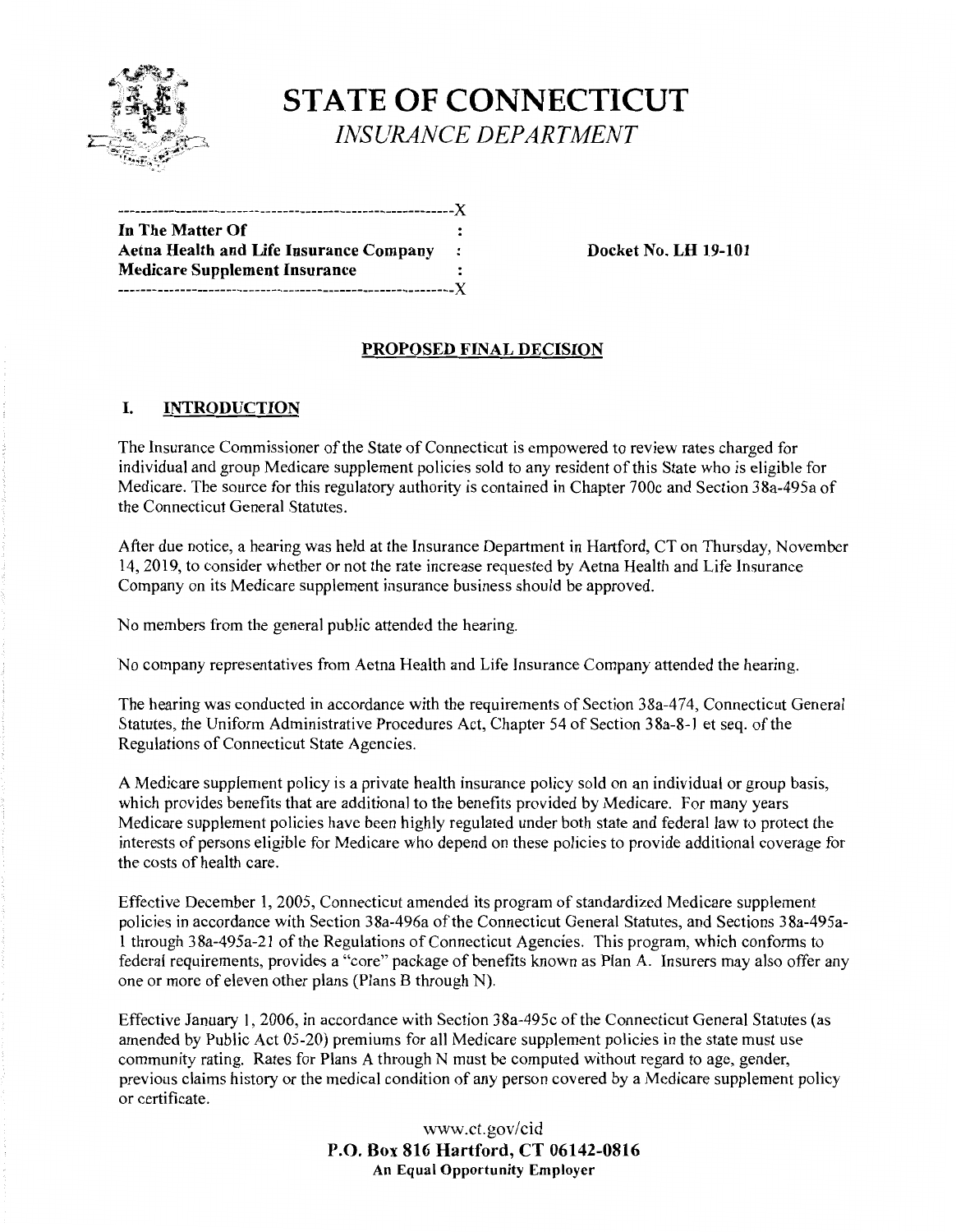The statute provides that coverage under Plans A through N may not be denied on the basis of age, gender, previous claims history or the medical condition of any covered person. Insurers may exclude benefits for losses incurred within six months from the effective date of coverage based on a pre-existing condition.

Effective October 1, 1998, carriers that offer Plan B or Plan C must make these plans as well as Plan A, available to all persons eligible for Medicare by reason of disability.

Insurers must also make the necessary arrangements to receive notice of all claims paid by Medicare for their insureds so that supplement benefits can be computed and paid without requiring insureds to file claim forms for such benefits. This process of direct notice and automatic claims payment is commonly referred to as "piggybacking" or "crossover".

Sections 38a-495 and 38a-522 of the Connecticut General Statutes, and Section 38a-495a-10 of the Regulations of Connecticut Agencies, state that individual and group Medicare supplement policies must have anticipated loss ratios of 65% and 75%, respectively. Under Sections 38a-495-7 and 38a-495a-10 of the Regulations of Connecticut Agencies, filings for rate increases must demonstrate that actual and expected losses in relation to premiums meet these standards, and anticipated loss ratios for the entire future period for which the requested premiums are calculated to provide coverage must be expected to equal or exceed the appropriate loss ratio standard.

Section 38a-473 of the Connecticut General Statutes provides that no insurer may incorporate in its rates for Medicare supplement policies factors for expenses that exceed 150% of the average expense ratio for that insurer's entire written premium for all lines of health insurance for the previous calendar year.

#### **II. FINDING OF FACT**

After reviewing the exhibits entered into the record of this proceeding, the testimony of the witnesses, and utilizing the experience, technical competence and specialized knowledge of the Insurance Department, the undersigned makes the following findings of fact:

1. Aetna Health and Life Insurance Company has requested the following rate increases for policy forms AAAMSP14A CT, AAAMSP14B CT, AAAMSP14F CT, AAAMSP14G CT and AAAMSP14N CT:

| Plan | Rate Increase |
|------|---------------|
| А    | $6.0\%$       |
| В    | $6.0\%$       |
| F    | $6.0\%$       |
| G    | $6.0\%$       |

Requesting no rate change for Plan N.

- 2. These proposed rates are expected to satisfy the Connecticut regulatory loss ratio requirement of 75% for group policy forms.
- 3. The proposed rates effective date of the rate increase is 2/1/2020.
- 4. Aetna certified that their expense factors are in compliance with Section 38a-473, C.G.S ..
- 5. The company is complying with subsection (e) of section 38a-495c, C.G.S., relative to the automatic claim-processing requirement (crossover/piggybacking).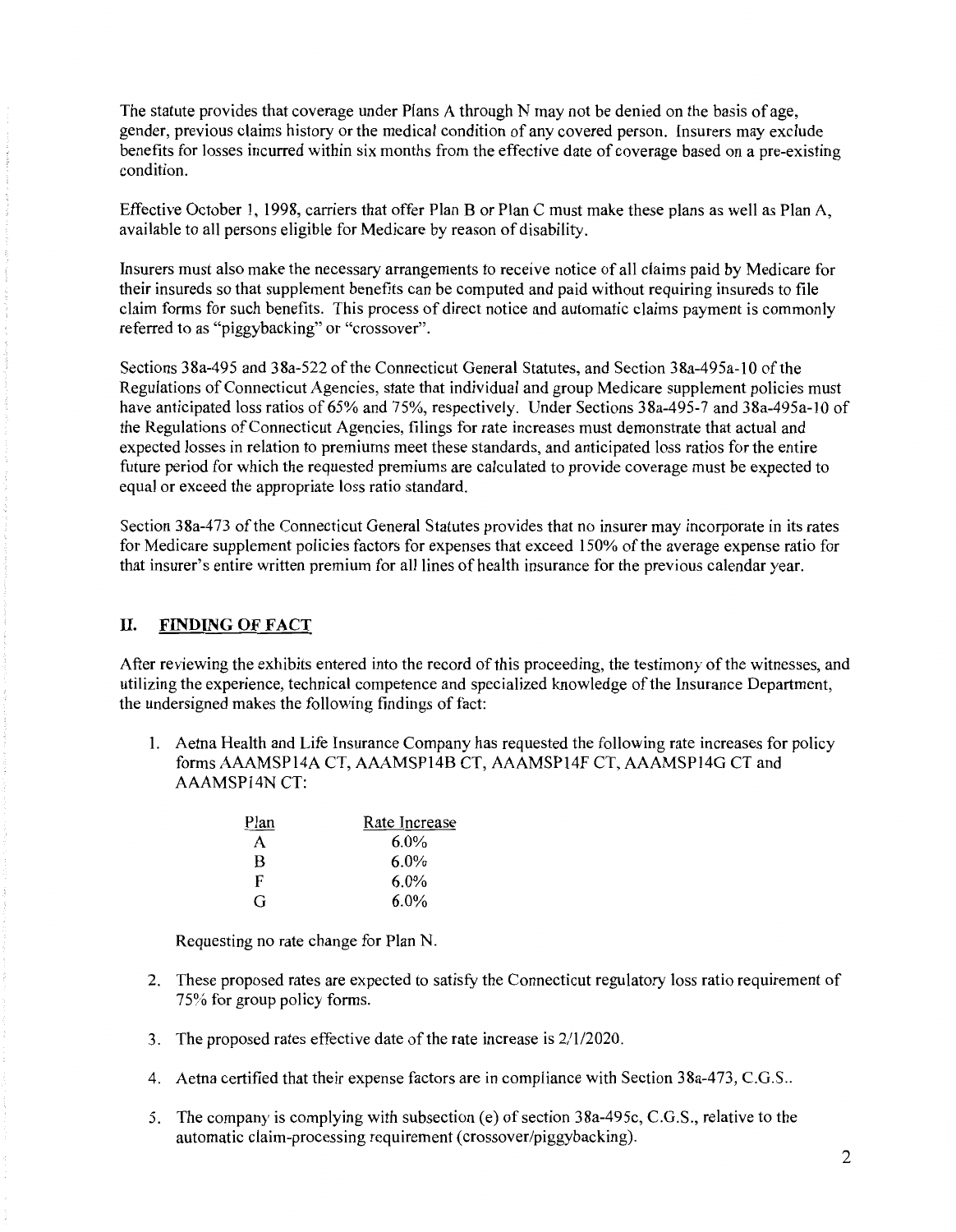- 6. The most recent approved rate change was a 10% reduction for all plans in 2018.
- 7. The following are in-force counts on a Connecticut specific and nationwide basis, as of 6/30/19, by plan:

| Plan         | Connecticut | Nationwide |
|--------------|-------------|------------|
| $\mathbf{A}$ |             | 40         |
| B            |             | 12         |
| F            | 83          | 1,726      |
| G            | 193         | 2,831      |
|              | 418         | 1,316      |
| Total        | 704         | 5,925      |

8. The 2018, 2019 (through June) and inception-to-date loss ratios for Connecticut are as follows:

| Plan  | 2018   | 2019   | Inception |
|-------|--------|--------|-----------|
| A     | 323.4% | 295.7% | 308.4%    |
| B     | 200.8% | 153.7% | 127.9%    |
| F     | 52.2%  | 85.7%  | 62.7%     |
| G     | 61.3%  | 76.1%  | 64.8%     |
| N     | 46.5%  | 64.4%  | 51.5%     |
| Total | 53.2%  | 73.3%  | 58.9%     |

9. The 2018, 2019 (through June) and inception-to-date loss ratios on a nationwide basis are as follows:

| Plan  | 2018   | 2019   | Inception |
|-------|--------|--------|-----------|
| A     | 201.3% | 200.0% | 209.1%    |
| B     | 153.4% | 165.3% | 130.4%    |
| F     | 77.5%  | 87.7%  | 80.2%     |
| G     | 82.1%  | 85.7%  | 78.6%     |
| N     | 64.1%  | 59.5%  | 57.1%     |
| Total | 77.7%  | 82.5%  | 76.5%     |

- 10. In a letter dated September 11, 2019, Aetna notified the department that it would no longer be offering its group Medicare supplement insurance plans to members of the American Automobile Association, effective November 1, 2019. Consequently, this block of business represents a closed block of business.
- 11. The subject certificate forms were issued as part of a master group policy issued by Aetna Health and Life Insurance Company to the Trustees of the American Automobile Association, an association group created by a trust agreement sitused in the District of Columbia. The American Automobile Association is a federation of motor clubs that provide services to its members, including roadside assistance, travel planning, and senior safety solutions. Aetna Health and Life Insurance Company applicants had to be members of a local American Automobile Association club. Membership in a local motor club requires residence within the club's coverage area and payment of an annual membership fee.